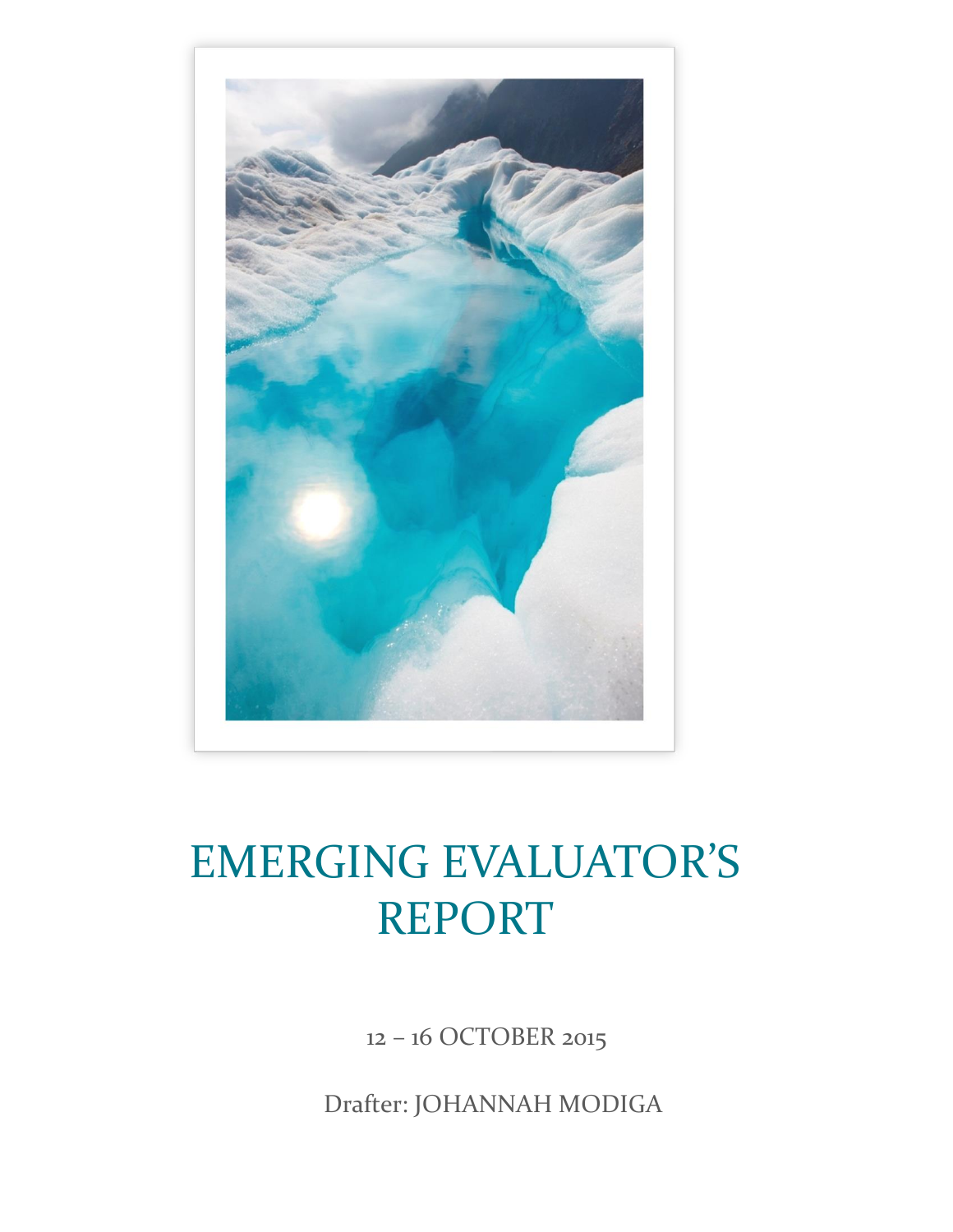## INTRODUCTION:

It has been a great privilege for me to be offered a scholarship to attend the SAMEA Evaluators' Conference. Not only did this gives me a good opportunity of learning more about issues related to evaluation, but also attendance of various workshop themes had really opened my thought and widened my interest in the field of monitoring and evaluation. All that I learned had equipped me with experience that I cannot trade in anyway and that had resulted in me being encouraged to continue with my studies in the field of public monitoring and evaluation.

From the onset, I happened to choose thematic areas which were related to my work projects/ daily activities and these are:

- $\triangleright$  Approaches, Designs and methods for monitoring, evaluation and conveying developmental impact:
- ➢ M&E Systems

The above thematic areas has equipped me with knowledge and competency necessary for my daily work. At the moment I am tasked with the design / development of measurement tools for the assessment/ evaluation of the status quo of the existing norms and standard for public administration.

## CONTENTS:

Attendance of the conference has assisted me in gaining knowledge and experience on the types and number of tools that I would use in monitoring and evaluation plans and as indicated above, to assist in the development of tools that assess the measurability of norms and standards for public administration.

Thematic workshops on key areas for Monitoring and Evaluation systems made impact in ones work environment. It was interesting to note that most institutions define M&E system differently, however all consider its meaning the same.